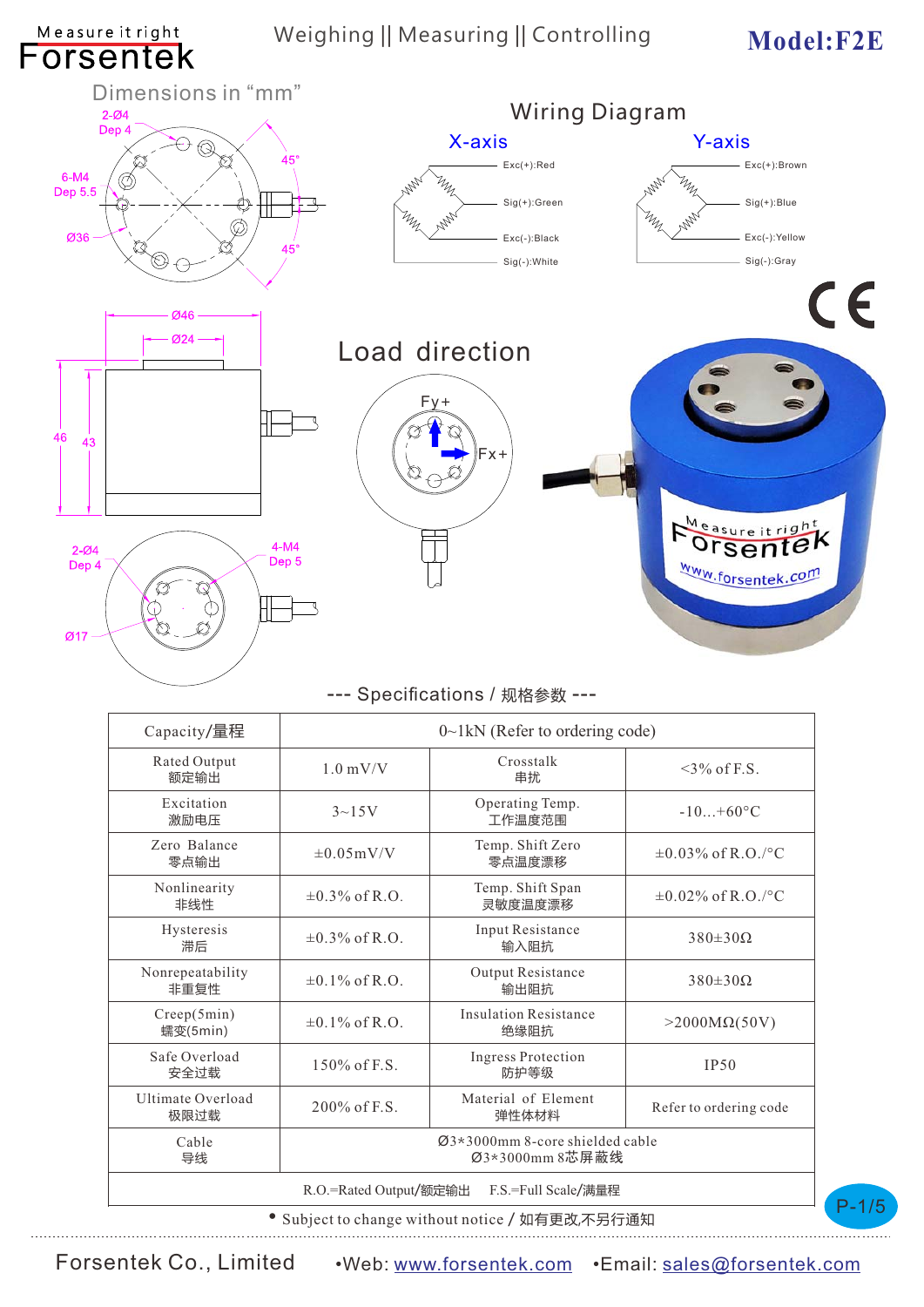### Weighing || Measuring || Controlling

# Measure it right<br>**FOISENTEK**

# Ordering code

| Part No.       | Capacity<br>Material of |                                       | Material of |
|----------------|-------------------------|---------------------------------------|-------------|
|                | $Fx=Fy$                 | sensor body                           | housing     |
| F2E-10N        | 10N                     |                                       |             |
| F2E-20N        | 20N                     | Aluminum                              |             |
| <b>F2E-50N</b> | 50N                     |                                       |             |
| F2E-100N       | 100N                    | Aluminum<br><b>Stainless</b><br>steel |             |
| F2E-200N       | 200N                    |                                       |             |
| F2E-300N       | 300N                    |                                       |             |
| F2E-500N       | 500N                    |                                       |             |
| $F2E-1kN$      | 1 <sub>kN</sub>         |                                       |             |



Output range of F2E is normally within -15mV...+15mV.<br>
Please refer to next pages if you need 0-5V/0-10V/4-20mA output.

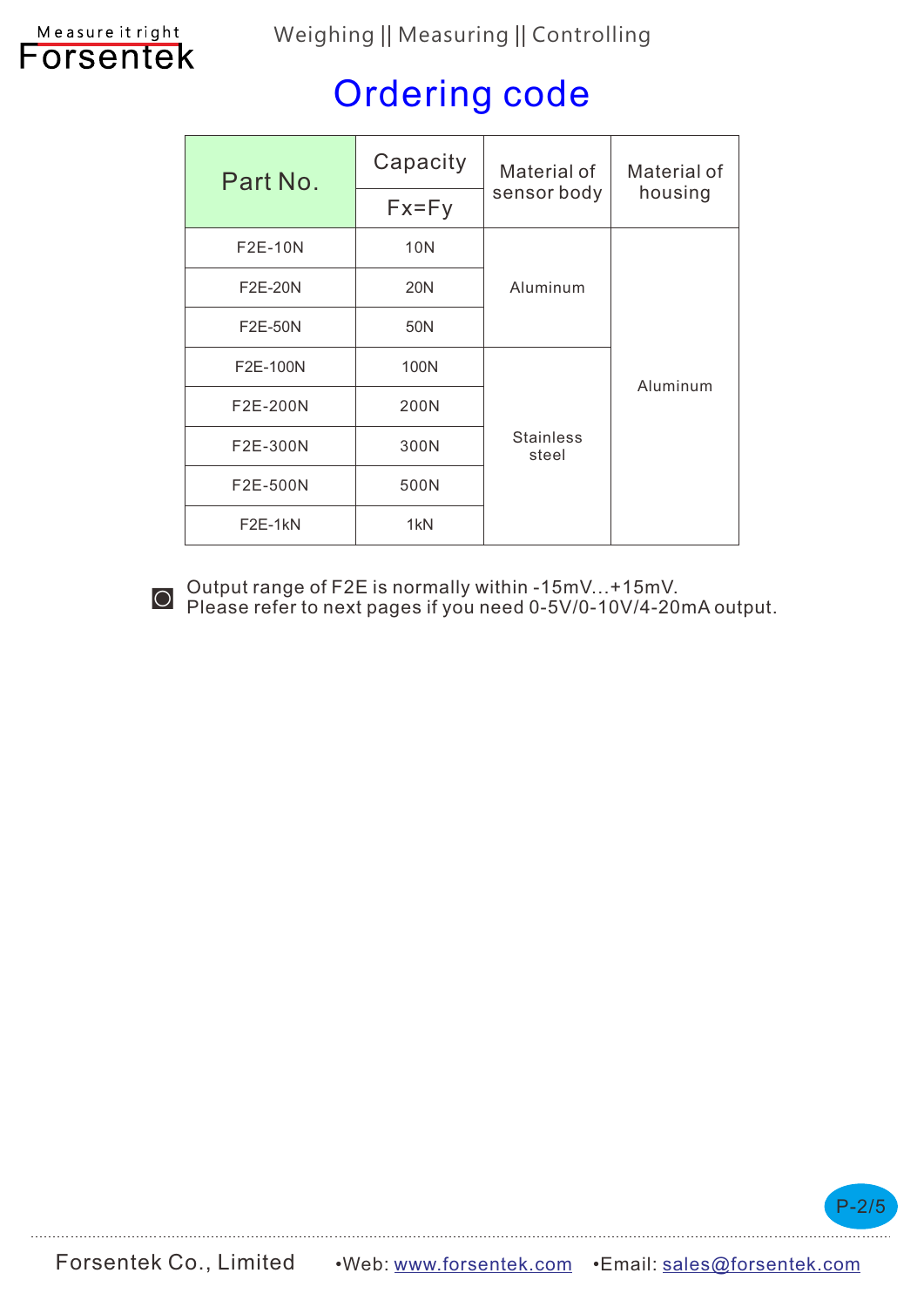# **Model:LC2A**

# 2-Channel load cell amplifier LC2A



| <b>Ordering Code</b>                      |                  |                                                       |                     |  |
|-------------------------------------------|------------------|-------------------------------------------------------|---------------------|--|
| For compression only<br>(Or tension only) |                  | For tension and compression<br>(Or clockwise and CCW) |                     |  |
| 24V Power supply                          | 12V Power supply | 24V Power supply                                      | 12V Power supply    |  |
| LC2A(0-3.3V)-24V                          | LC2A(0-3.3V)-12V | LC2A(0-2.5-5V)-24V                                    | LC2A(0-2.5-5V)-12V  |  |
| LC2A(0-5V)-24V                            | LC2A(0-5V)-12V   | LC2A(0-5-10V)-24V                                     | LC2A(0-5-10V)-12V   |  |
| LC2A(0-10V)-24V                           | LC2A(0-10V)-12V  | LC2A(-5-5V)-24V                                       | LC2A(-5-5V)-12V     |  |
| LC2A(0-20mA)-24V                          | LC2A(0-20mA)-12V | LC2A(-10-10V)-24V                                     | LC2A(-10-10V)-12V   |  |
| LC2A(4-20mA)-24V                          | LC2A(4-20mA)-12V | LC2A(4-12-20mA)-24V                                   | LC2A(4-12-20mA)-12V |  |

#### --- Specifications / 规格参数 ---

| Function/功能                      | Turn mV signal into V or mA signal<br>将mV信号放大成V或mA信号 |  |
|----------------------------------|------------------------------------------------------|--|
| Accuracy/精度                      | 0.15%                                                |  |
| Power supply/供电电压                | 24V DC or 12V DC                                     |  |
| Excitation for load cell/传感器激励电压 | 5V DC                                                |  |
| Input signal range/输入信号范围        | $0.6 - 3.0$ mV/V                                     |  |
| Output signal/输出信号               | Refer to ordering code                               |  |
| Working Temp./工作温度               | $-10 + 60^{\circ}$ C                                 |  |
| Material of enclosure/外壳材料       | Aluminum alloy/铝合金                                   |  |
| Ingress protection/防护等级          | IP40                                                 |  |



• Subject to change without notice / 如有更改,不另行通知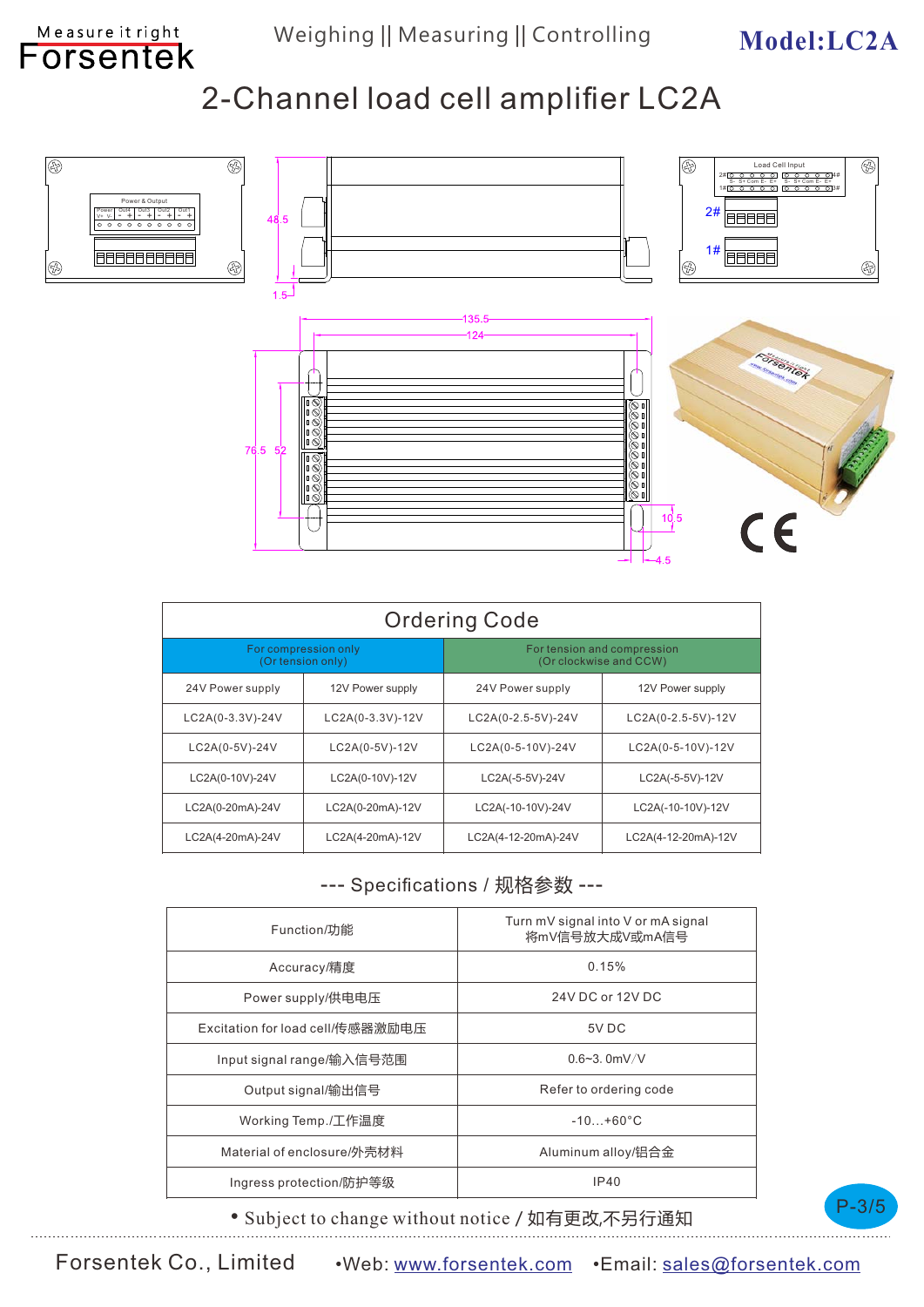Wiring example between F2E and amplifier LC2A